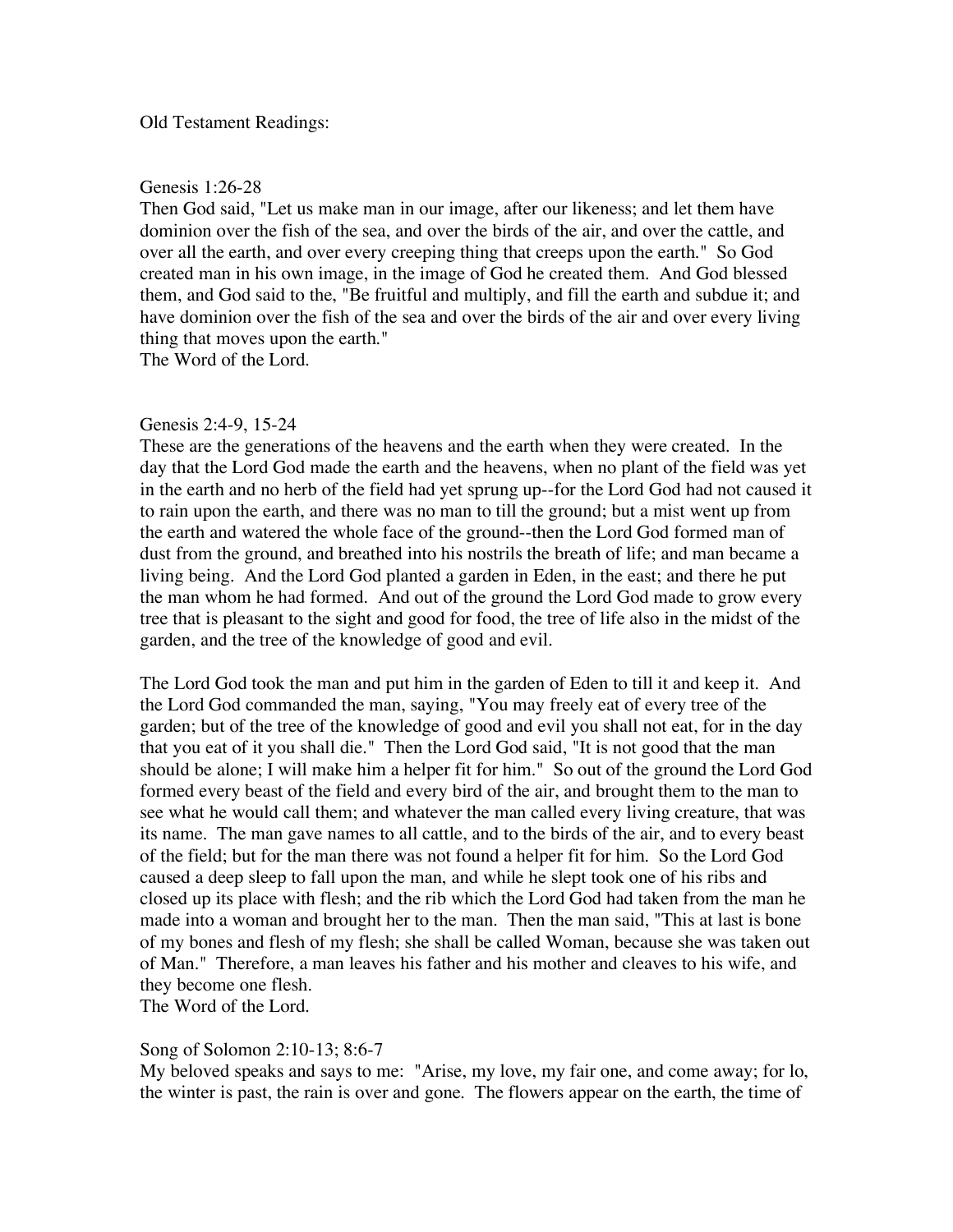singing has come, and the voice of the turtledove is heard in our land. The fig tree puts forth its figs, and the vines are in blossom; they give forth fragrance. Arise, my love, my fair one, and come away." Set me as a seal upon your heart, as a seal upon your arm; for love is strong as death, jealousy is cruel as the grave. Its flashes are flashes of fire, a most vehement flame. Many waters cannot quench love, neither can floods drown it. If a man offered for love all the wealth of his house, it would be utterly scorned. The Word of the Lord.

## Tobit 8:5b-8

"Blessed art thou, O God of our fathers, and blessed be thy holy and glorious name for ever. Let the heavens and all of they creatures bless thee. Thou madest Adam and gavest him Eve his wife as a helper and support. From them the race of mankind has sprung. Thou didst say, 'It is not good that the man should be alone; let us make a helper for him life himself.' And now, O Lord, I am not taking this sister of mine because of lust, but with sincerity. Grant that I may find mercy and may grow old together with her." And she said with him, "Amen."

The Word of the Lord.

Alternate Old Testament Readings:

## Ruth 15:16-17

But Ruth said, "Entreat me not to leave you or to return from following you; for where you go I will go, and where you lodge I will lodge, your people shall be my people, and your God my God; where you die I will die, and there will I be buried. May the Lord do so to me and more also if even death parts me from you." The Word of the Lord.

## Proverbs 4:1, 4b-13

Hear, O sons, a father's instruction, and be attentive, that you may gain insight; Let your heart hold fast my words; keep my commandments, and live; do not forget, and do not turn away from the words of my mouth. Get wisdom; get insight. Do not forsake her, and she will keep you; love her, and she will guard you. The beginning of wisdom is this: Get wisdom, and whatever you get, get insight. Prize her highly, and she will exalt you; she will honor you if you embrace her. She will place on your head a fair garland; she will bestow on you a beautiful crown." Hear, my son, and accept my words, that the years of your life may be many. I have taught you the way of wisdom; I have led you in the paths of uprightness. When you walk, your step will not be hampered; and if you run, you will not stumble. Keep hold of instruction, do not let go; guard her, for she is your life.

The Word of the Lord.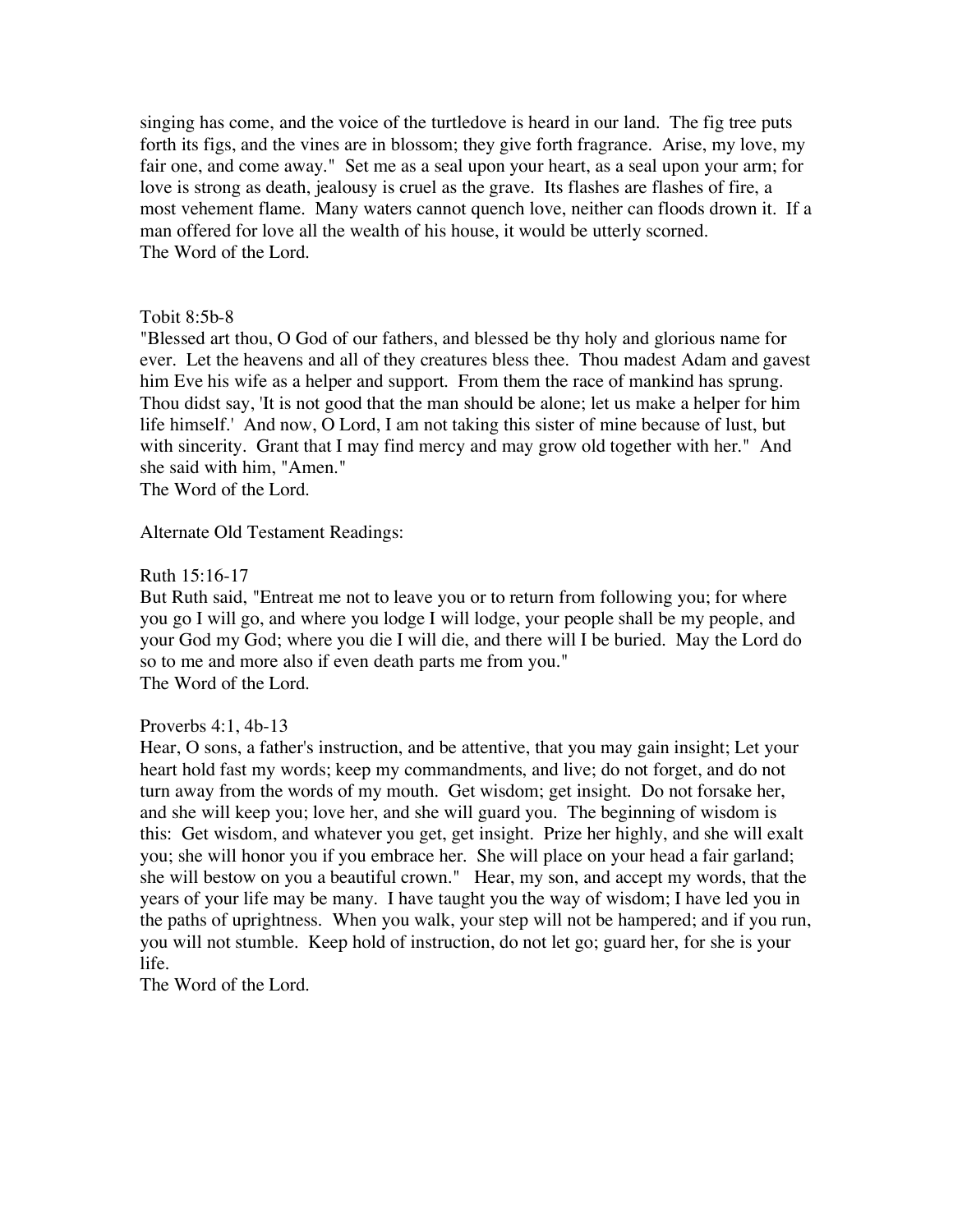#### Isaiah 61:10 - 62:3

I will greatly rejoice in the Lord, my soul shall exult in my God; for he has clothed me with the garments of salvation, he has covered me with the robe of righteousness, as a bridegroom decks himself with a garland, and as a bride adorns herself with her jewels. For as the earth brings forth its shoots, and as a garden causes what is sown in it to spring up, so the Lord God will cause righteousness and praise to spring forth before all the nations. For Zion's sake I will not keep silent, and for Jerusalem's sake I will not rest, until her vindication goes forth as brightness, and her salvation as a burning torch. The nations shall see your vindication, and all the kings your glory; and you shall be called by a new name which the mouth of the Lord will give. You shall be a crown of beauty in the hand of the Lord, and a royal diadem in the hand of your God. The Word of the Lord.

## Epistle Readings

## 1 Corinthians 13:1-13

And I will show you a still more excellent way. If I speak in the tongues of men and of angels, but have not love, I am a noisy gong or a clanging cymbal. And if I have prophetic powers, and understand all mysteries and all knowledge, and if I have all faith, so as to remove mountains, but have not love, I am nothing. If I give away all I have, and if I deliver my body to be burned, but have not love, I gain nothing. Love is patient and kind; love is not jealous or boastful; it is not arrogant or rude. Love does not insist on its own way; it is not irritable or resentful; it does not rejoice at wrong, but rejoices in the right. Love bears all things, believes all things, hopes all things, endures all things. Love never ends; as for prophecies, they will pass away; as for tongues, they will cease; as for knowledge, it will pass away. For our knowledge is imperfect and our prophecy is imperfect; but when the perfect comes, the imperfect will pass away. When I was a child, I spoke like a child, I thought like a child, I reasoned like a child; when I became a man, I gave up childish ways. For now we see in a mirror dimly, but then face to face. Now I know in part; then I shall understand fully, even as I have been fully understood. So faith, hope, love abide, these three; but the greatest of these is love. The Word of the Lord.

## Ephesians 3:14-19

For this reason I bow my knees before the Father, from whom every family in heaven and on earth is named, that according to the riches of his glory he may grant you to be strengthened with might through his Spirit in the inner man, and that Christ may dwell in your hearts through faith; that you, being rooted and grounded in love, may have power to comprehend with all the saints what is the breadth and length and height and depth, and to know the love of Christ which surpasses knowledge, that you may be filled with all the fulness of God.

The Word of the Lord.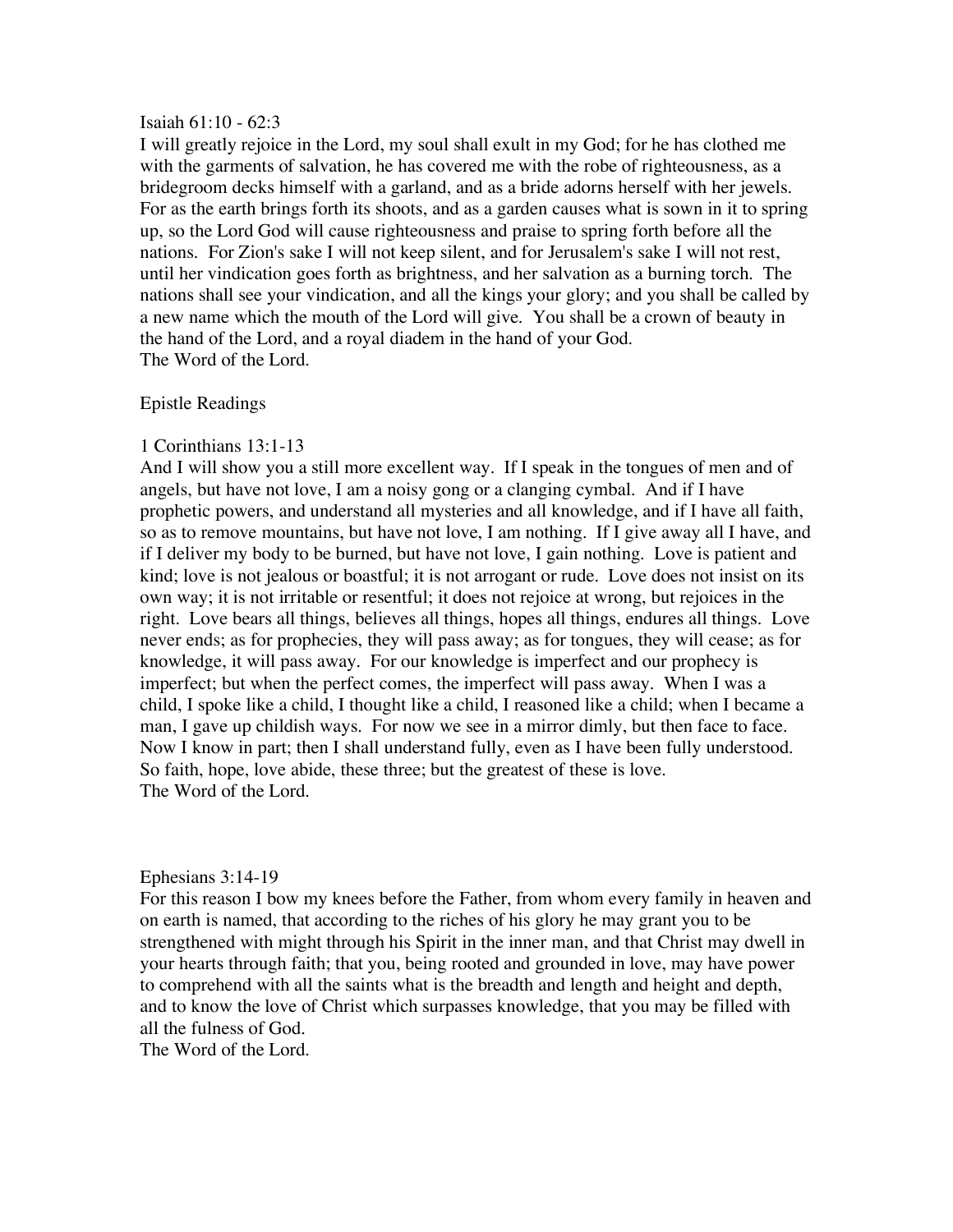#### Ephesians 5:1-2, 21-33

Therefore be imitators of God, as beloved children. And walk in love, as Christ loved us and gave himself up for us, a fragrant offering and sacrifice to God. Be subject to one another out of reverence for Christ. Wives, be subject to your husbands, as to the Lord. For the husband is the head of the wife as Christ is the head of the church, his body, and is himself its Savior. As the church is subject to Christ, so let wives also be subject in everything to their husbands. Husbands, love your wives, as Christ loved the church and gave himself up for her, that he might sanctify her, having cleansed her by the washing of water with the word, that he might present the church to himself in splendor, without spot or wrinkle or any such thing, that she might be holy and without blemish. Even so husbands should love their wives as their own bodies. He who loves his wife loves himself. For no man ever hates his own flesh, but nourishes and cherishes it, as Christ does the church, because we are members of his body. "For this reason a man shall leave his father and mother and be joined to his wife, and the two shall become one." This is a great mystery, and I take it to mean Christ and the church; however, let each one of you love his wife as himself, and let the wife see that she respects her husband. The Word of the Lord.

## Colossians 3:12-17

Put on then, as God's chosen ones, holy and beloved, compassion, kindness, lowliness, meekness, and patience, forbearing one another and, if one has a complaint against another, forgiving each other; as the Lord has forgiven you, so you also must forgive. And above all these put on love, which binds everything together in perfect harmony. And let the peace of Christ rule in your hearts, to which indeed you were called in the one body. And be thankful. Let the word of Christ dwell in you richly, as you teach and admonish one another in all wisdom, and as you sing psalms and hymns and spiritual songs with thankfulness in your hearts to God. And whatever you do, in word or deed, do everything in the name of the Lord Jesus, giving thanks to God the Father through him.

The Word of the Lord.

## 1 John 4:7-16

Beloved, let us love one another; for love is of God, and he who loves is born of God and knows God. He who does not love does not know God; for God is love. In this the love of God was made manifest among us, that God sent his only Son into the world, so that we might live through him. In this is love, not that we loved God but that he loved us and sent his Son to be the expiation for our sins. Beloved, if God so loved us, we also ought to love one another. No man has ever seen God; if we love one another, God abides in us and his love is perfected in us. By this we know that we abide in him and he in us, because he has given us of his own Spirit. And we have seen and testify that the Father has sent his Son as the Savior of the world. Whoever confesses that Jesus is the Son of God, God abides in him, and he in God. So we know and believe the love God has for us, God is love, and he who abides in love abides in God, and God abides in him. The Word of the Lord.